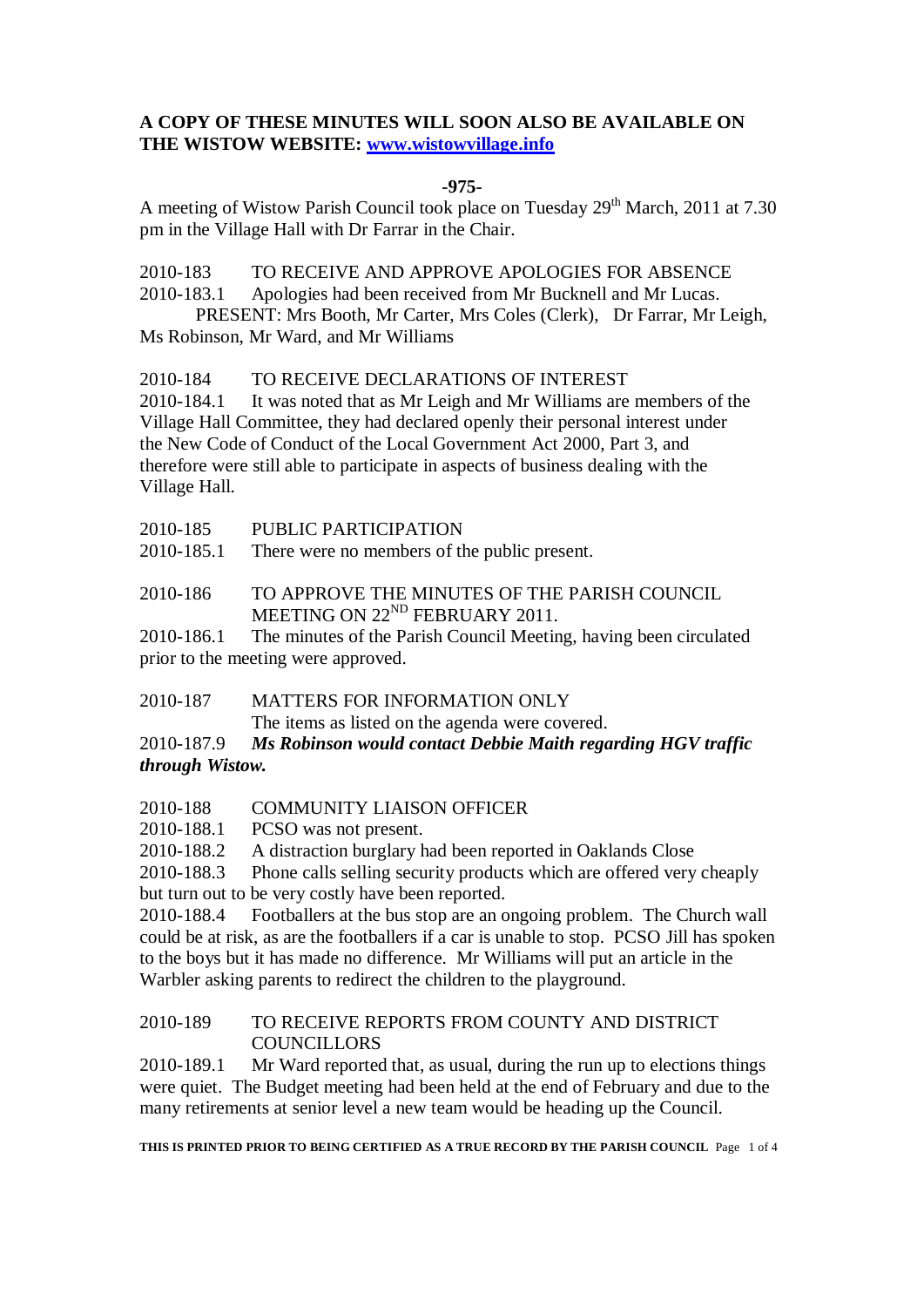2010-189.1 Mr Lucas, in his absence, had sent an email regarding the future of Warboys library. Friends of the library and the Parish Council will be working together to keep the library.

2010-190 FINANCE

a) to approve the financial statement

2010-190.1. As this had been circulated to Councillors present

prior to the meeting, and there were no further comments, it was unanimously confirmed a true record.

b) to approve payments of outstanding amounts

2010-190.2 The payments listed were formally approved and the cheques duly signed, with the exception of Lee Gray who had not submitted an invoice. It was agreed that the Clerk raise the cheque for signing when the invoice was received.

| Mrs P Coles March Salary | £218.64 |
|--------------------------|---------|
| Lee Gray - Grass cutting | £169.58 |
| HDC playground rent      | £100.00 |

c) to review cash flow and resolve anticipated issues

Of the funds to be carried forward at year end £2,000 will be allocated for outstanding invoices for salt bins and streetlamp replacement. The Clerk pointed out that for audit purposes sums are normally allocated for projects/repairs for the new financial year. Mr Leigh and Dr Farrar agreed that earmarking further funds would be too restrictive as we are operating in a very different financial climate. It was agreed that with income from grants/grass cutting allowance/recycling reducing or disappearing the Parish Council had a responsibility to ensure that there are enough funds going forward to meet the requirements of running the village.

2010-191 CORRESPONDENCE

2010-191.1 The correspondence listed was covered

## 2010-192 TO CONSIDER ANY PLANNING APPLICATIONS RECEIVED

2010-192.1. None received.

2010-192.2 Mr Ward would look at the 7 Kingston Way application which had now been approved despite negative response from the Parish Council.

## 2010.193 SALT BINS

2010-193.1 It was unanimously agreed that at a cost of  $\text{\pounds}1000$  per bin, it was not feasible to relocate the salt bins.-

## 2010-194 WISTOW IN BLOOM

2010-194.1 It was agreed that communications between the Wistow in Bloom committee and the Parish Council would work by email of through the first 10 minutes of the Parish Council Meetings. *The Clerk would email Mrs Telling*.

**THIS IS PRINTED PRIOR TO BEING CERTIFIED AS A TRUE RECORD BY THE PARISH COUNCIL** Page 2 of 4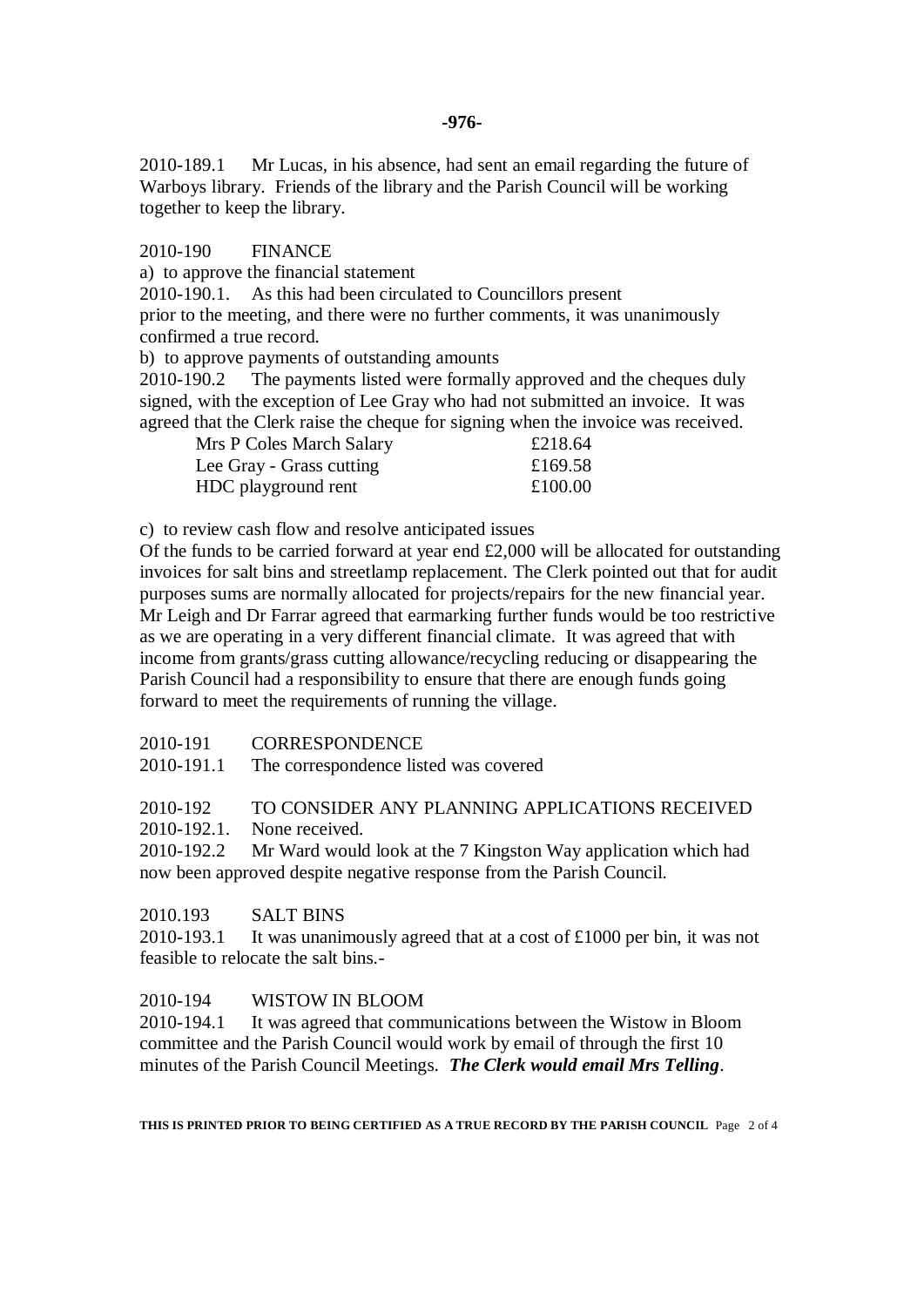#### -977-

#### 2010-195 REGISTRATION AS AN EMPLOYER AND PAYROLL RESPONSIBILITIES

2010-195.1 From  $6<sup>th</sup>$  April 2011 the Clerk can no longer be self employed and the Parish Council must register as an employer and pay the clerk under PAYE. Dr Farrar proposed, Mr Leigh seconded and it was unanimously agreed to enlist the services of an agent, Douglas Tonks Ltd. as their knowledge would ensure accurate reporting with HMRC. The Clerk offered to be paid quarterly in order to reduce costs and by taking a three year contract costs would be further reduced to £52 per annum. *The Clerk would complete and return the paperwork.* 

- 2010-196 OPEN MEETING,  $26^{TH}$  APRIL, 2011
- 2010-196.1 The following was agreed: Dr Farrar; Chairman's, Financial, Streetlight and Allotment reports Mr Leigh: Bridge and Village Hall report Mr Bucknell: Playground report Mr Carter: Countryside report Ms Robinson: Traffic and Road and Litter reports *The Clerk asked that the reports be emailed to her for minuting*.

## 2010-197 PLAYGROUND SAFETY REPORT AND MONTHLY RISK ASSESSMENT

2010-197.1 It was agreed to instruct Digley Associates, recommended by our insurers to carry out two safety inspections, one in April and one in October at a cost of £35 per visit.

2010-197.2 At the moment the Councillors weed the aerial runway and sweep the playmatting but it was agreed to ask the grass contractors to quote for this work. The Clerk would email Fergusons.

## 2010-198 FLOOD FORUM

2010-198.1 Ms Robinson had attended the flood forum and gave a brief report regarding responsibilities of the various agencies. She would contact the Environment Agency regarding debris in the Brook and the fallen tree.

#### 2010-199 PARISH PLAN ACTION PLAN WORKING PARITES FEEDBACK AND UPDATES

a) Traffic and road issues – Mr Bucknell/Mr Carter/Ms Robinson. Blackhurst Lane/Hill Road*,* Mr Carter still progressing.

The road between here and Broughton was in poor condition despite repairs and there was discussion regarding signage at the Broughton crossroads. *The Clerk will* 

# *contact Broughton Clerk to offer the Parish Council's support for any improvements.*

*Mr Ward would organise the paperwork required for a Street party for the Grove.*

b) Litter – Ms Robinson/Mrs Booth – Fly tipping on the C140, in the ditch, has been removed.

c) Countryside – Mr Carter/Dr Farrar Nothing to report.

**THIS IS PRINTED PRIOR TO BEING CERTIFIED AS A TRUE RECORD BY THE PARISH COUNCIL** Page 3 of 4